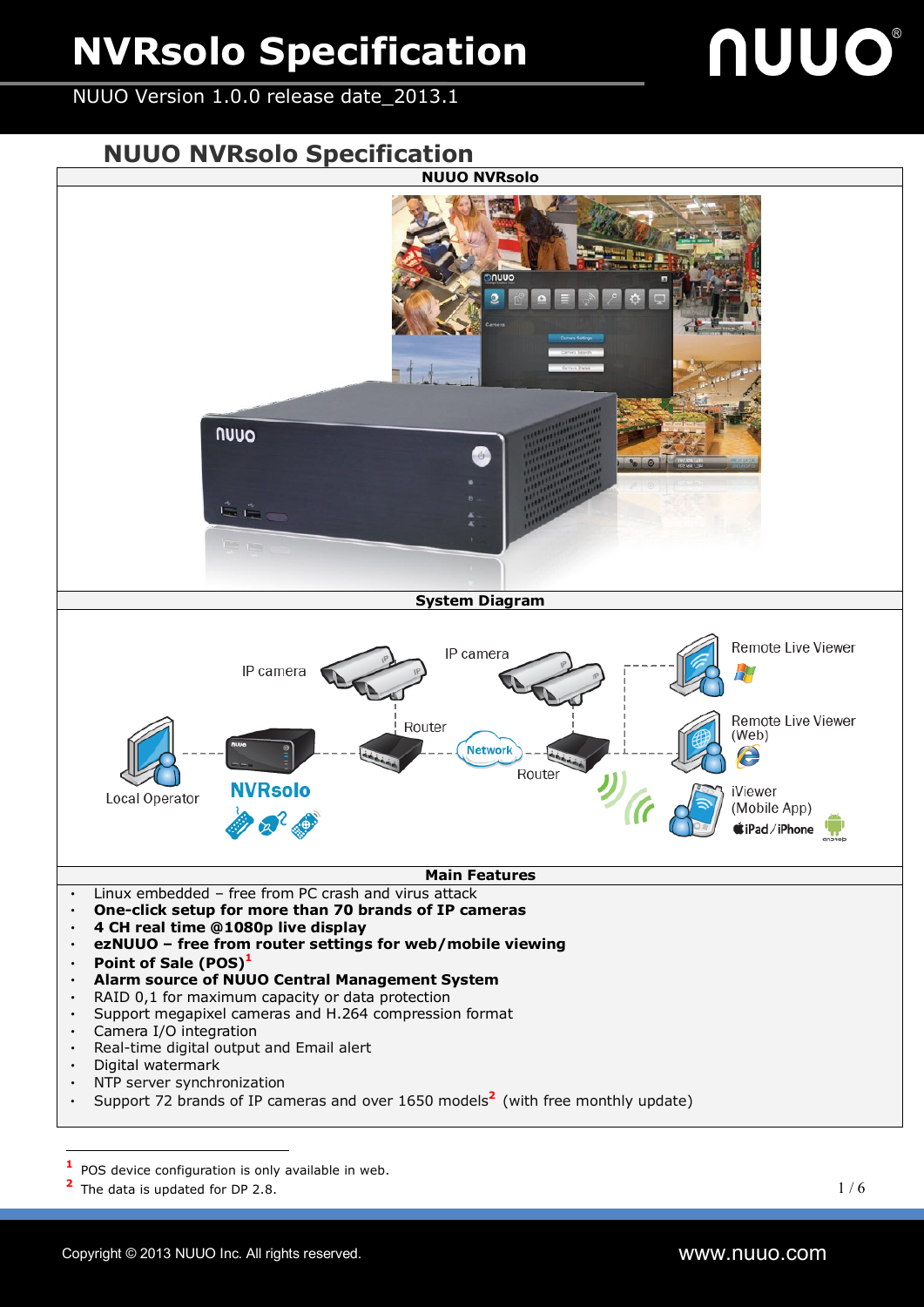

#### NUUO Version 1.0.0 release date\_2013.1

#### **Remote Client Application**

- ‧ **Support Stream Profile for remote live view bandwidth control (Original / 300 kbps / 100 kbps)**
- ‧ Support mobile client for iPhone / iPad / Android **3**
- ‧ Up to 128 CH remote live view with multiple monitors

#### **Web**

- ‧ Web-based configuration, live viewer, playback (Recommend on IE 8 and IE 9)
- ‧ Online GUI recording schedule
- ‧ Panorama 360° PTZ (ImmerVision and VIVOTEK fisheye)
- ‧ Digital PTZ and multi-view
- Support joystick for easier camera control
- ‧ Playback with 5 types of intelligent event search
- ‧ E-map with indicator
- ‧ Auto port-forwarding

| <b>Specifications</b>                 |                                                         |               |                 |               |              |  |  |  |  |
|---------------------------------------|---------------------------------------------------------|---------------|-----------------|---------------|--------------|--|--|--|--|
| <b>Model</b>                          | <b>NS-1040</b>                                          |               |                 |               |              |  |  |  |  |
| <b>Recording Cameras</b>              | $4(8)^4$                                                |               |                 |               |              |  |  |  |  |
| <b>Playback Channels</b>              | $4(8)^{\frac{1}{5}}$                                    |               |                 |               |              |  |  |  |  |
| <b>Video Output</b>                   | HDMI, VGA                                               |               |                 |               |              |  |  |  |  |
| <b>Output Resolution</b>              | 1920x1080, 1280x1024, 1280x720, 1024x768                |               |                 |               |              |  |  |  |  |
| <b>Decoding Capacity</b>              | 120fps @1080p or 240fps @720p                           |               |                 |               |              |  |  |  |  |
| (H.264)                               | (Up to 4M per channel)                                  |               |                 |               |              |  |  |  |  |
| <b>Decoding Capacity</b>              | 120fps @1080p or 240fps @720p                           |               |                 |               |              |  |  |  |  |
| (MPEG4)                               | (Up to 2M per channel)                                  |               |                 |               |              |  |  |  |  |
| <b>Decoding Capacity</b>              | 15fps @720p                                             |               |                 |               |              |  |  |  |  |
| (MJPEG)                               |                                                         |               |                 |               |              |  |  |  |  |
| <b>Throughput</b>                     | 60Mbps                                                  |               |                 |               |              |  |  |  |  |
| <b>Number of Drives</b>               | 1 x 3.5" SATA II / 2 x 2.5" SATA II                     |               |                 |               |              |  |  |  |  |
| <b>External Storage</b>               | 1 x eSATA                                               |               |                 |               |              |  |  |  |  |
| <b>Max Storage Per</b>                | 3T <sub>B</sub>                                         |               |                 |               |              |  |  |  |  |
| <b>Drive</b>                          |                                                         |               |                 |               |              |  |  |  |  |
| <b>RAID Level</b>                     | RAID 0,1                                                |               |                 |               |              |  |  |  |  |
| <b>CPU</b>                            | ARM Cortex A9 dual cores (930MHz x2)                    |               |                 |               |              |  |  |  |  |
| <b>RAM</b>                            | DDR3 2GB                                                |               |                 |               |              |  |  |  |  |
| I/O Interface                         | 5 x USB 2.0 (for keyboard, mouse, UPS, USB flash drive) |               |                 |               |              |  |  |  |  |
| <b>LAN</b>                            | 2 x Gigabit Port, RJ45                                  |               |                 |               |              |  |  |  |  |
| <b>LAN Transmission</b>               | 10/100/1000 Mbps                                        |               |                 |               |              |  |  |  |  |
| <b>Speed</b>                          |                                                         |               |                 |               |              |  |  |  |  |
| <b>Voltage</b>                        | <b>DC 12V 4A</b>                                        |               |                 |               |              |  |  |  |  |
| <b>Power Consumption</b>              | 48W <sup>6</sup>                                        |               |                 |               |              |  |  |  |  |
| <b>Device Dimension</b>               | 262 x 137 x 300 mm                                      |               |                 |               |              |  |  |  |  |
| (HxWxD)                               |                                                         |               |                 |               |              |  |  |  |  |
| <b>Device Weight</b>                  | 2.5 kg (5.51lbs)                                        |               |                 |               |              |  |  |  |  |
| (Without Drive)<br><b>Temperature</b> | $0^{\circ}$ C-40°C                                      |               |                 |               |              |  |  |  |  |
| (Operating with                       |                                                         |               |                 |               |              |  |  |  |  |
| HDD)                                  |                                                         |               |                 |               |              |  |  |  |  |
| <b>Humidity</b>                       | 5%-95%                                                  |               |                 |               |              |  |  |  |  |
| (Operating)                           |                                                         |               |                 |               |              |  |  |  |  |
| <b>Supported IP</b>                   | <b>ACTi</b>                                             | Alphatech     | Airlive         | Arecont       | <b>AMTK</b>  |  |  |  |  |
| <b>Camera Brands: 72</b>              | <b>ARM</b>                                              | Asoni         | <b>AXIS</b>     | <b>BASLER</b> | <b>BOSCH</b> |  |  |  |  |
|                                       | <b>Brickcom</b>                                         | <b>Bolide</b> | <b>Bullwark</b> | Centrix       | <b>CISCO</b> |  |  |  |  |

**<sup>3</sup>** Please check the supported camera spec list on website. Besides, to use this feature, you have to enable  $2^{nd}$  stream function on setting page first.

**<sup>4</sup>** NS-1040 can support up to 8 cameras with license activation (license type: 1/2/4ch)

**<sup>5</sup>** NS-1040 can support up to 8 cameras with license activation (license type: 1/2/4ch)

**<sup>6</sup>** 48 W is the maximum power consumption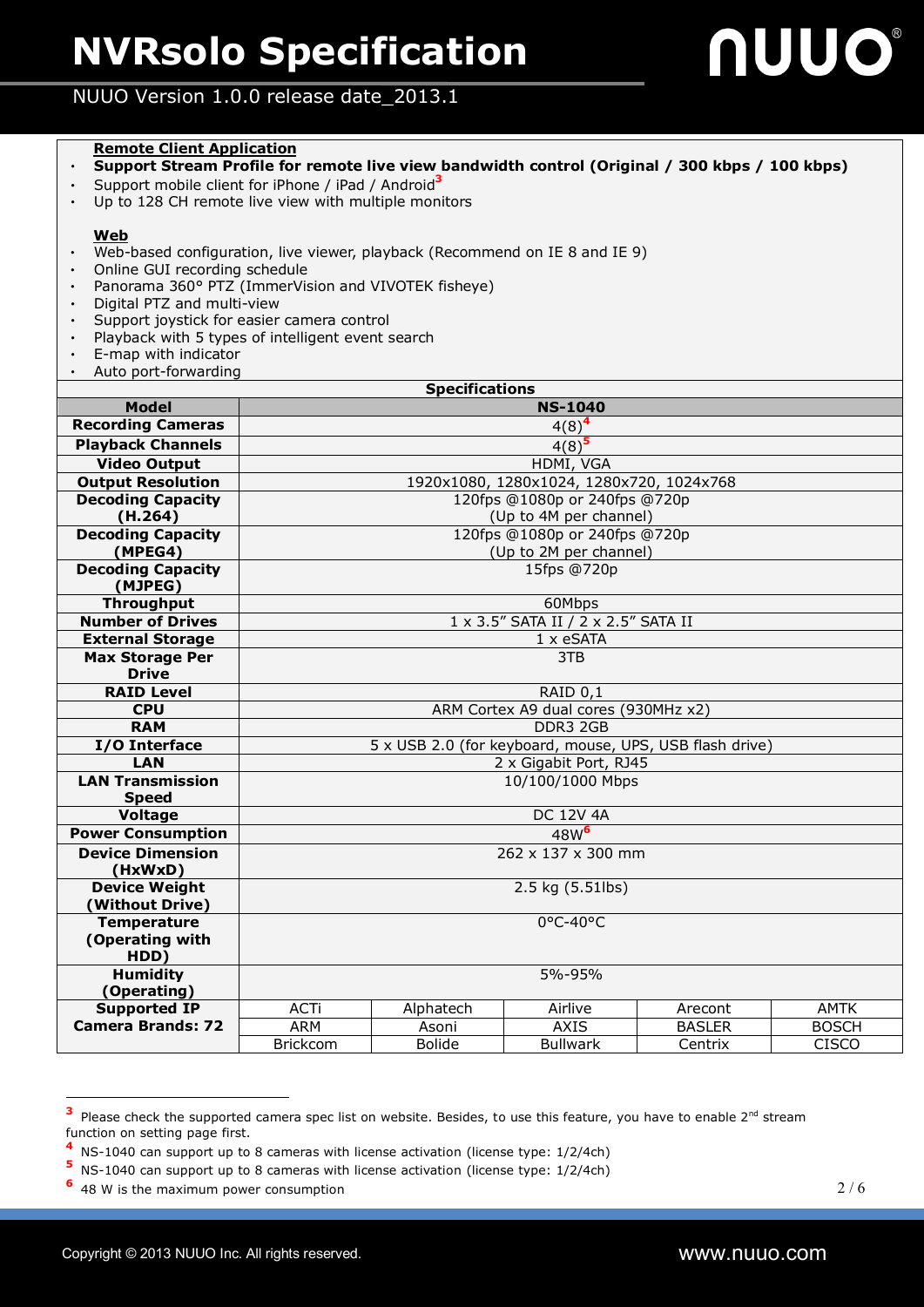# nuuo

#### NUUO Version 1.0.0 release date\_2013.1

| brands in $v1.07$                                                                                        | <b>CNB</b>                                                                                | <b>COP</b>              | <b>CORUM</b>     | Dahua          | Digital       |  |  |  |  |
|----------------------------------------------------------------------------------------------------------|-------------------------------------------------------------------------------------------|-------------------------|------------------|----------------|---------------|--|--|--|--|
|                                                                                                          |                                                                                           |                         |                  |                | Watchdog      |  |  |  |  |
|                                                                                                          | D-Link                                                                                    | <b>DYNACOLOR</b>        | Eneo             | Ernitec        | Everfocus     |  |  |  |  |
|                                                                                                          | Fine                                                                                      | Forenix                 | GE               | Grandstream    | Grundig       |  |  |  |  |
|                                                                                                          | Guardeon                                                                                  | Guardliner              | <b>HIKVision</b> | Histream       | Honeywell     |  |  |  |  |
|                                                                                                          | <b>IQinVision</b>                                                                         | $\overline{\text{JVC}}$ | <b>Jetstor</b>   | LevelOne       | LG            |  |  |  |  |
|                                                                                                          | Lilin                                                                                     | Linksys                 | Lumenera         | Mobotix        | Messoa        |  |  |  |  |
|                                                                                                          | NetworkCamera                                                                             | Onvif                   | Panasonic        | Pelco          | <b>PIXORD</b> |  |  |  |  |
|                                                                                                          | Probe                                                                                     | Rover                   | Samsung          | <b>SANTEC</b>  | <b>SANYO</b>  |  |  |  |  |
|                                                                                                          | Shany                                                                                     | Sony                    | StarDot          | Sunell         | Techson       |  |  |  |  |
|                                                                                                          | Tiandy                                                                                    | <b>Telview</b>          | <b>TOSHIBA</b>   | <b>TRUEN</b>   | <b>UDP</b>    |  |  |  |  |
|                                                                                                          | Videosec                                                                                  | Vision Hi-Tech          | Vista            | <b>VIVOTEK</b> | Yudor         |  |  |  |  |
|                                                                                                          | Zavio                                                                                     | 3Svision                |                  |                |               |  |  |  |  |
| <b>Compression</b>                                                                                       | MPEG4, M-JPEG, H.264, MxPEG (remote client only)                                          |                         |                  |                |               |  |  |  |  |
| Format <sup>8</sup>                                                                                      |                                                                                           |                         |                  |                |               |  |  |  |  |
| <b>Recording Type</b>                                                                                    | Emergency record, continuous record, record by schedule, event triggered record, digital  |                         |                  |                |               |  |  |  |  |
|                                                                                                          | input triggered record                                                                    |                         |                  |                |               |  |  |  |  |
| <b>Live View Control</b>                                                                                 | Live view, preset/go, PTZ, remote I/O, snapshot, digital PTZ                              |                         |                  |                |               |  |  |  |  |
| <b>Remote Live View</b>                                                                                  | Live view, preset/go, PTZ, remote I/O, snapshot, multi-view, digital PTZ, advanced E-Map, |                         |                  |                |               |  |  |  |  |
| <b>Control</b>                                                                                           | bandwidth monitoring                                                                      |                         |                  |                |               |  |  |  |  |
| <b>Audio &amp; Video</b>                                                                                 | Synchronized audio and video recording                                                    |                         |                  |                |               |  |  |  |  |
| <b>Recording</b> <sup>9</sup>                                                                            |                                                                                           |                         |                  |                |               |  |  |  |  |
| POS <sup>10</sup>                                                                                        | Live view, record, playback, and search for every transaction (web only)                  |                         |                  |                |               |  |  |  |  |
| <b>Auto Backup</b>                                                                                       | Automatically backup the recorded video of the date before to FTP server                  |                         |                  |                |               |  |  |  |  |
| <b>Intelligent Search</b>                                                                                | General motion, missing object, foreign object, lose focus, camera occlusion              |                         |                  |                |               |  |  |  |  |
| via Web/Remote                                                                                           |                                                                                           |                         |                  |                |               |  |  |  |  |
| <b>Remote Live View</b>                                                                                  | Live view maximum 16 connections per server at the same time                              |                         |                  |                |               |  |  |  |  |
| <b>Connection</b>                                                                                        |                                                                                           |                         |                  |                |               |  |  |  |  |
| <b>Supported</b>                                                                                         | English, Croatian, Czech, Deutsch, Finnish, French, Italian, Japanese, Korean, Polish,    |                         |                  |                |               |  |  |  |  |
| Portuguese (Brazil), Russian, Simplified Chinese, Traditional Chinese, Spanish, Swedish<br>Languages: 16 |                                                                                           |                         |                  |                |               |  |  |  |  |
| <b>Model</b>                                                                                             | <b>Remote Client System Minimum Requirement</b><br><b>NS-1040</b>                         |                         |                  |                |               |  |  |  |  |
| <b>OS</b>                                                                                                | Windows XP (32-bit) / Win7 (32 and 64-bit)                                                |                         |                  |                |               |  |  |  |  |
| <b>CPU</b>                                                                                               | Intel Core 2 Duo, 2.6GHz                                                                  |                         |                  |                |               |  |  |  |  |
| <b>RAM</b>                                                                                               | 1GB                                                                                       |                         |                  |                |               |  |  |  |  |
| <b>LAN Transmission</b>                                                                                  | 10/100/1000 Mbps (RJ45)                                                                   |                         |                  |                |               |  |  |  |  |
| <b>Speed</b>                                                                                             |                                                                                           |                         |                  |                |               |  |  |  |  |
| UI                                                                                                       | 1. Web browser: Internet Explorer 8, 9                                                    |                         |                  |                |               |  |  |  |  |
|                                                                                                          | 2. NUUO client application program                                                        |                         |                  |                |               |  |  |  |  |
|                                                                                                          | 3. NUUO iPhone, iPad, Android mobile live viewer <sup>11</sup>                            |                         |                  |                |               |  |  |  |  |
| <b>Technical Details</b>                                                                                 |                                                                                           |                         |                  |                |               |  |  |  |  |
|                                                                                                          |                                                                                           |                         |                  |                |               |  |  |  |  |

#### ‧ **System, Setting, Management and Integration**

 **Server-Client Architecture:** Centralizes all video data transaction only via NVRsolo to local operators and remote clients. With this centralized structure, total camera loading remains at a stable level, thus ensuring good recording quality even when reaching maximum number of remote client access.

**Open Platform:** Support over 1650 IP camera models and video servers (encoders) from 72 brands of major network camera manufacturers. **12**

**7** The data is updated for DP 2.8.

**<sup>8</sup>** Depends on IP cameras.

**<sup>9</sup>** Audio playing on local side will be supported in v1.1.

**<sup>10</sup>** POS device configuration and search function are available in web only.

<sup>&</sup>lt;sup>11</sup> Please check the supported camera spec list on website. Besides, to use this feature, you have to enable 2<sup>nd</sup> stream

function on setting page first.

**<sup>12</sup>** The data is updated for DP 2.8.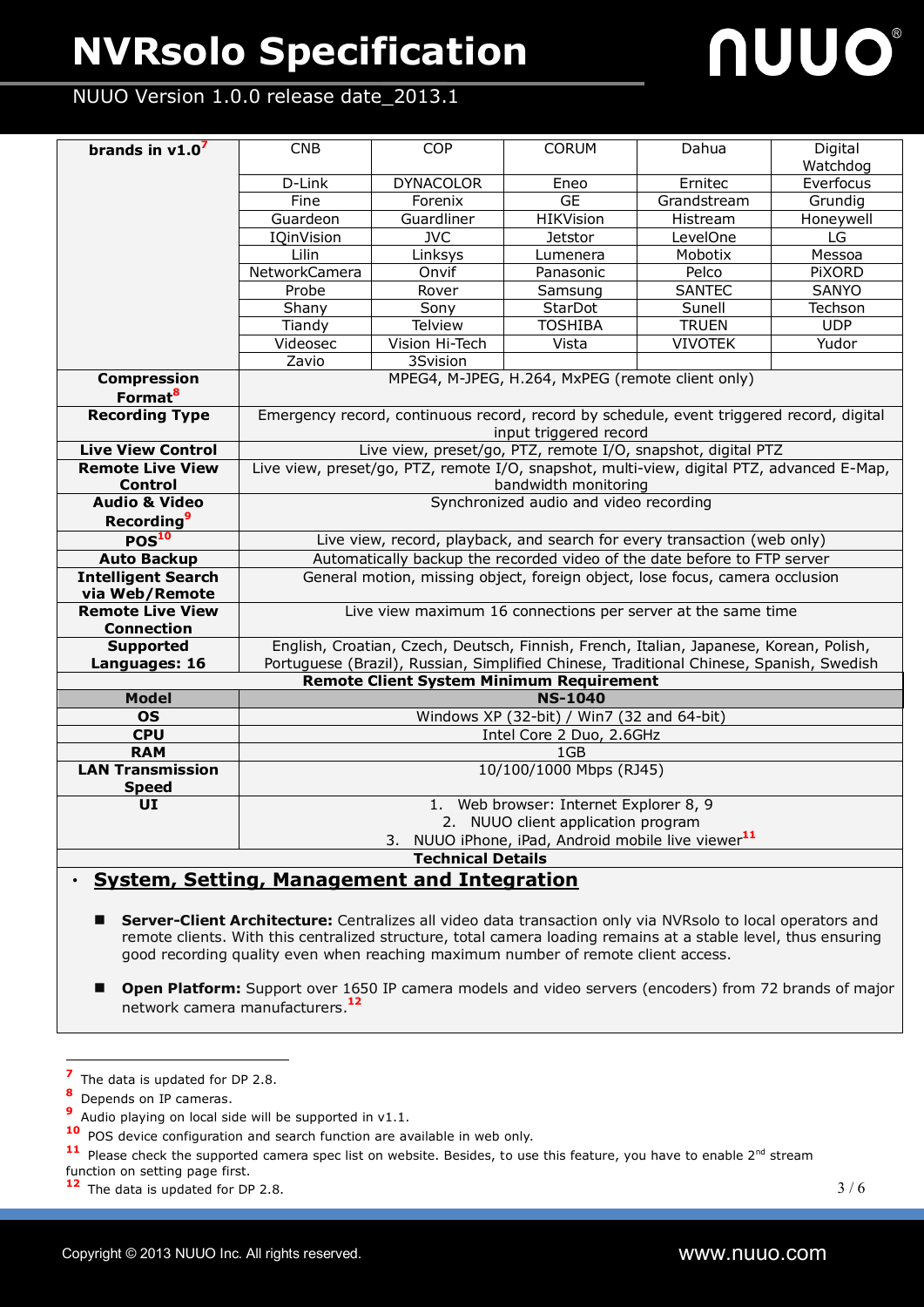## nuuo

#### NUUO Version 1.0.0 release date\_2013.1

- **One-Click Setup:** NVRsolo can automatically search and add IP cameras on the same subnet (camera should support UPnP protocol or should be implemented its brand's search tool**13**). For those unsearchable cameras, user can manually insert it. The auto detection function will help the user to find the brand and model of the camera after specifying its IP address.
- **Storage Optimization:** NVRsolo supports H.264 compression format which helps increasing the storage efficiency to nearly 600% higher than MJPEG and 150% higher than MPEG4.
- **Friendly GUI Recording Scheduler:** Graphical user interface to setup recording schedule featuring unique day mode and week mode.
- **Event & Action:** 4 camera events including motion detection (if supported by camera), connection lost and camera input; 5 system events and daily system report by E-mail; 4 instant alarm responses supporting output, Email, E-map popup on web/remote and NUUO CMS alarm system.
- **RAID Level Selection:** Support RAID 0 and 1 for maximum capacity or data protection at the HDD level. To use RAID 1, you must insert two 2.5 inch HDDs.
- **Point of Sale (POS):** POS transactions received through NUUO POS box or Ethernet (TPC/IP client). POS text overlay on live view video and recordings. All recorded POS transactions are searchable on web/remote playback system.
- **I/O Event Control**: With the integration of camera I/O, system can start recording when input triggered, or trigger output as an event happened.
- **Various Authorities of Different Kinds of Users:** Web Viewer logins to NVRsolo via 4 different user groups: administrator, power user, user, and guest. Each user group has its own distinctive privilege in system configuration, live view camera and playback records.
- **Synchronization with NTP Server:** Synchronize time weekly/monthly to keep the accuracy of recording time.
- Log System: Hardware log keeps track of system operation: NVR log for camera status and user access; NVR event Log for special events; Export and Backup Log for exporting video or video backup action.
- **User Friendly:** Provide users with hints on local interface and HELP tab on the webpage for quick start tips and troubleshooting.

#### ‧ **Local Operation**

- **Multiple Live View Channel:** Up to 8 channels. The maximum resolution display per channels is up to 4 megapixels in H.264 codec, and 2 megapixels in MPEG4 codec.
- **Multiple Playback Channel:** Up to 8 channels.
- **Monitor Resolution:** 1024x768, 1280x720, 1280x1024, 1920x1080.
- **Emergency Recording:** Click the Emergency Recording button on Live View to active all channels always recording instantly.
- **Instant Playback:** Play the last few minutes of live videos instantly to investigate recent events.

#### **Remote Client Operation**

**Multiple Live View Channel:** Up to 16 channels of remote connections per unit. Remote Live Viewer client supports 64 channels from multiple servers, and could display up to 128 channels with multiple monitors. In addition, Remote Live Viewer client can access and display live video from any NUUO Mainconsole family servers simultaneously.

**<sup>13</sup>** Support camera search tools of ACTi, Arecont, and Sony.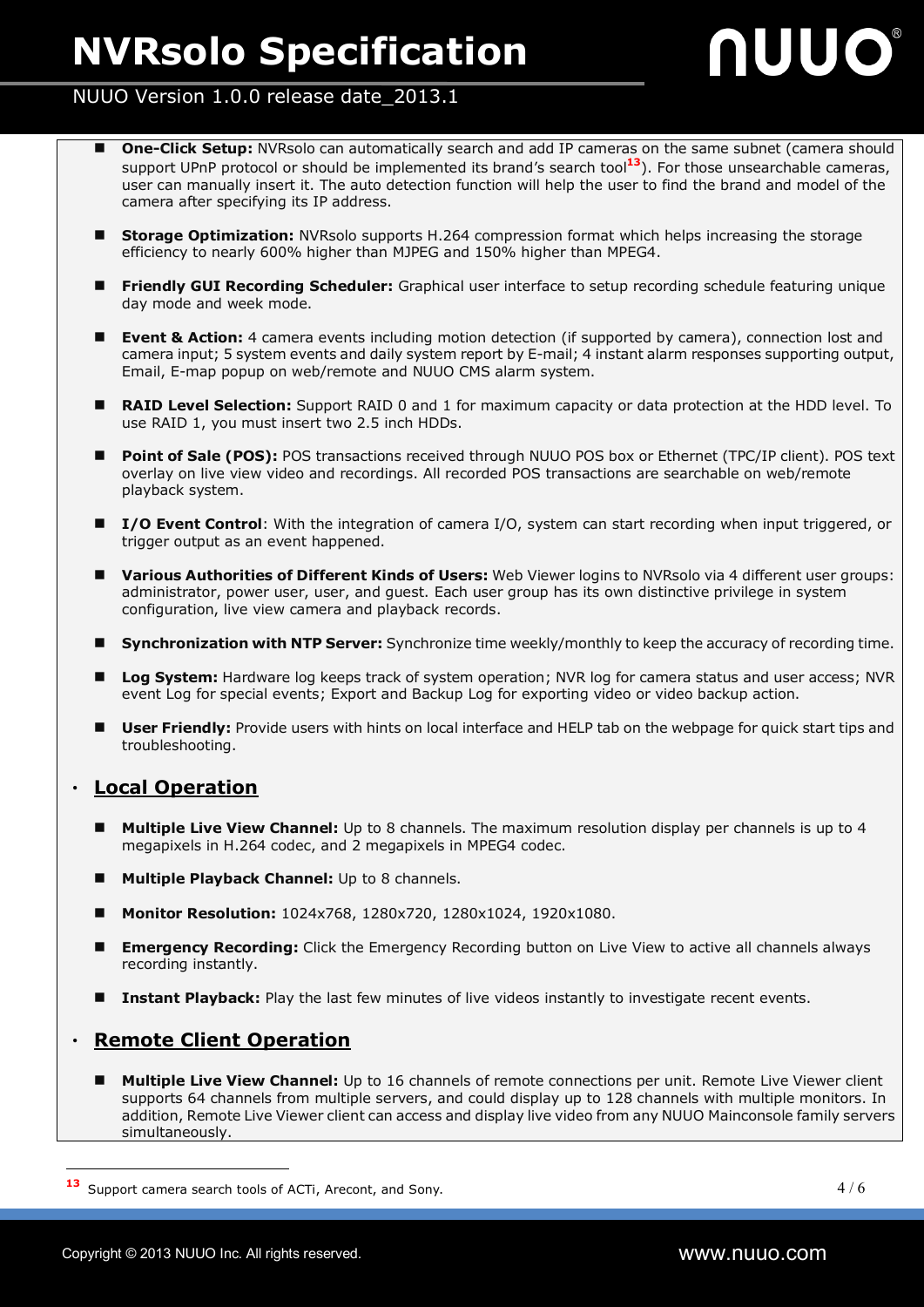## nuuo

#### NUUO Version 1.0.0 release date\_2013.1

- **Multiple Playback Channel:** Up to 8 channels in web playback client/NUUO Playback System.
- **Monitor Resolution:** 800x600, 1024x768, 1200x900, 1280x1024, 1440x900, 1600x1200, 1680x1050, 1920x1080, 1920x1200.
- **Multi-View:** NVRsolo can duplicate the same live view video onto multiple channels and digitally zoom in to see the details of different spots on cloned channels without losing the original live view video or using extra camera licenses.
- **E-Map:** Show device indicator on map for easy finding and tracking device location. Furthermore, pop up map to point out the device when an event occurred.
- **Stream Profile:** Live display multiple camera streams with lower bit rate, while still recording at highest possible quality.
- **Multiple Mobile Clients:** Support mobile live viewer for iPhone, iPad, and Android.**<sup>14</sup>**

#### ‧ **Playback, Search, Export and Secure Data**

- **Post-Recording Processing (remote):** Intelligent search, digital PTZ and video enhancement tool.
- **Intelligent Search (remote):** Search recorded video for 5 events including general motion, foreign object, missing object, loss focus and camera occlusion.
- **Video Enhancement (remote):** Fine tune the image's visibility, sharpen, brightness, contrast or even grey scale.
- **Evidence Export:** Snapshot and print video image in BMP/ JPEG; backup video in DAT; save video in ASF/AVI. The action exporting video or video backup will be recorded in NVRsolo's log system.
- **Alarm Notification:** Notify users on camera and system event by sound, digital output, E-mail and NUUO CMS alert.
- **Auto Backup:** Automatically backup the recorded video of previous dates to a designated FTP server.
- **Manual Backup:** Manually backup or delete the recordings from any NVRsolo.
- **Watermark:** Protect original recordings from alternation with NUUO watermark verification tool.

#### ‧ **Extended Service**

 **NUUO Central Management System (CMS):** Ultimate central monitoring solution for grand scale projects and projects with multiple sites. Fully compatible with all NUUO Mainconsole family servers.

#### ‧ **External Device**

- **POS Box (from serial port to Ethernet):** NUUO Point of Sales system works on NVRsolo by overlaying the transaction text from cash register or ATM machines onto live video and recordings. All recorded POS transactions are searchable on web/remote playback system.
- **Panorama 360° PTZ:** Several modes are supported on web/remote live view and playback system. ImmerVision**15**: Original mode, PTZ mode, Quad mode and Perimeter mode. Vivotek: Original mode, Rectilinear mode, Full-view panorama mode, and Dual-view panorama mode.

<sup>14</sup> Please check the supported camera spec list on website. Besides, to use this feature, you have to enable 2<sup>nd</sup> stream function on web setting page first.

**<sup>15</sup>** Please refer to ImmerVision's website for qualified cameras.